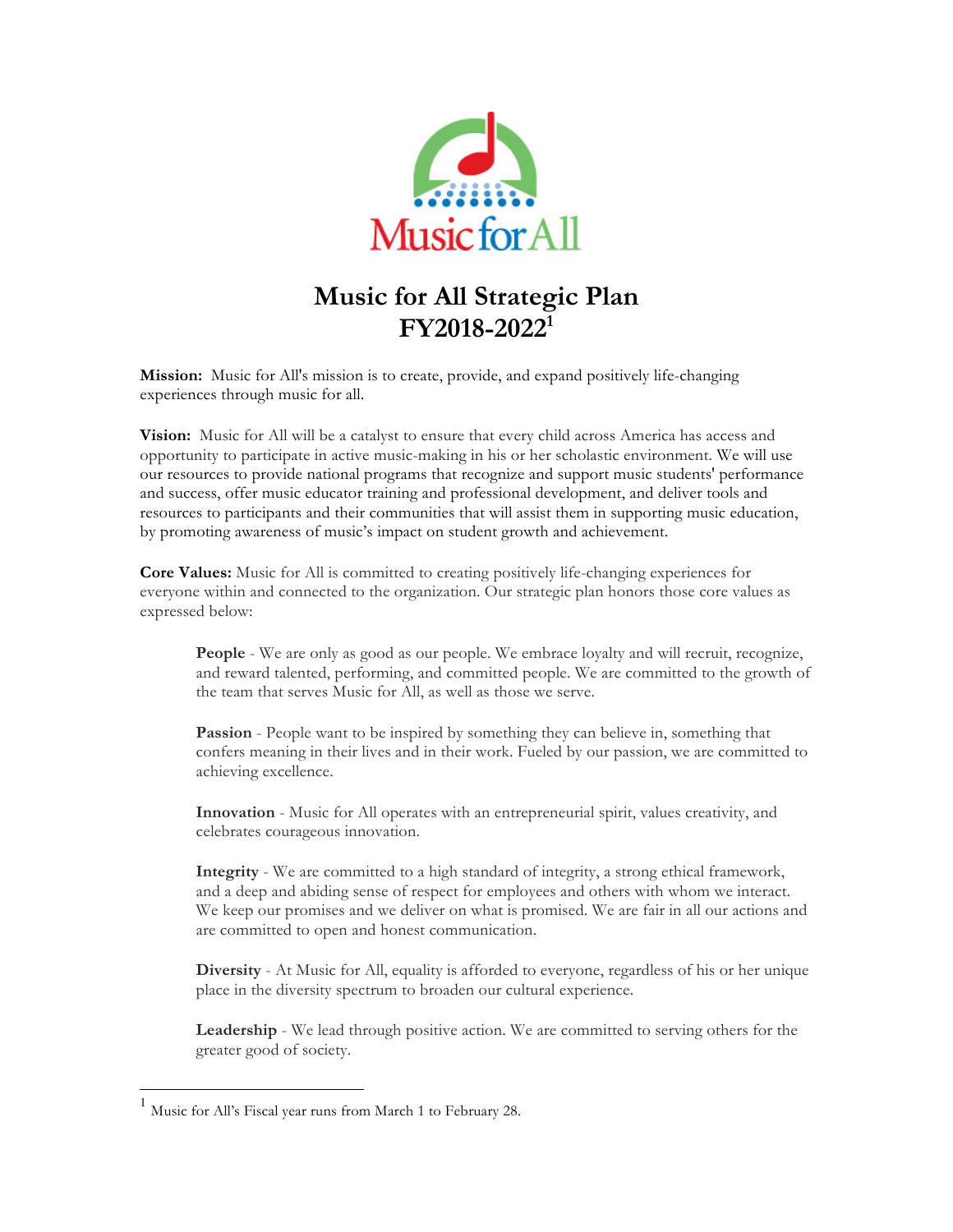**Organizational Overview:** Since 1975, Music for All, Inc. has been a destination and set the standard for scholastic music ensemble performance and student and teacher education. Music for All uses its national profile along with Music for All, Bands of America, Orchestra America, and choral programming to model, showcase, recognize, and provide individual, teacher, and organizational examples of music performance excellence and achievement. Music for All's programmatic model is designed to mirror, supplement, and extend the classroom and performance model adopted in most American scholastic settings. Music for All provides ensemble experiences, as well as hands-on opportunities for individual student performance training, and student and teacher growth and development. Music for All's programs for individuals are focused on the development of self-worth, accountability, and the leadership potential of each individual, using music education and performance as the vehicle to help participants grow, recognize, and act on their human potential. Music for All values and promotes societal recognition of music education and active music-making as essential and core parts of every student's educational development.

**Strategic Focus:** Music for All's strategic focus is to maximize, and ensure delivery of our educational and advocacy programming in a sustainable model.

## **Strategies (FY18-FY22)**

This plan has been configured to represent and present our three major strategies:

- Educational Programming
- Awareness and Advocacy
- Institutional Growth and Development

Each of these areas is a strategic priority for the organization. They are the three pillars of our strategy to deliver on our mission.

## **EDUCATIONAL PROGRAMMING**

**Strategic End:** Continue and grow (vertically and horizontally) existing programs and commitments to scholastic music education programming.

Music for All will continue to offer, refine, and expand its ensemble and individual educational programs for participants. Music for All will to be a national leader and destination providing access, support, and enrichment to students, teachers, parents, and communities through performance and assessment opportunities, educational instruction, and experiences for students, training and professional learning opportunities for teachers, and the provision of tools for engagement and recognition of those supporting our vision. We will focus our energies and resources on:

- A. Showcasing and providing recognition to scholastic ensembles, and program excellence as advocacy and as models and examples for others.
- B. Providing and helping educators understand and use culminating performances to improve their programs and pedagogical delivery.
- C. Offering hands-on professional development for directors and staff, as well as

Music for All, Inc. Strategic Plan FY2017-2022 Page 2 of 11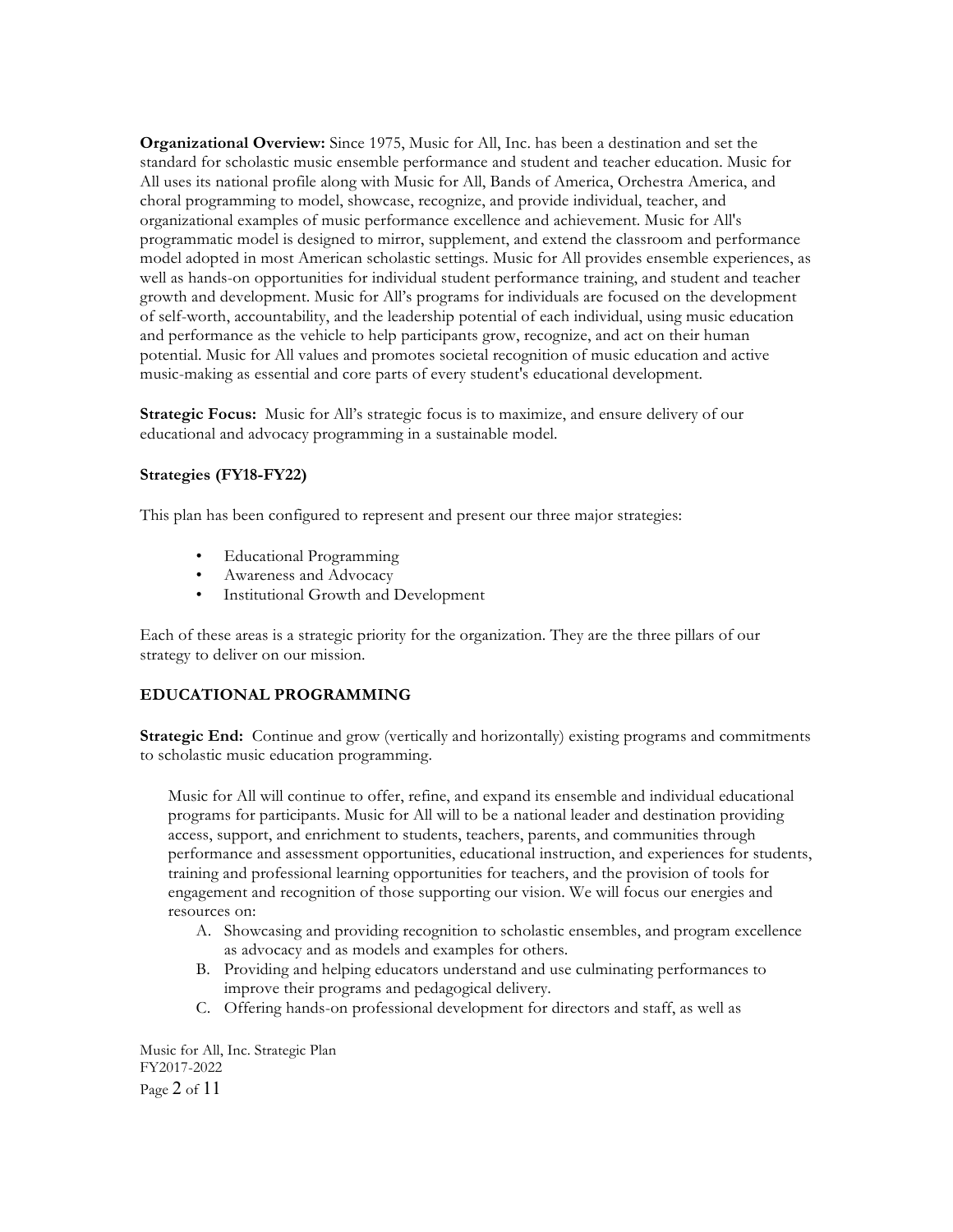instruction and education for students.

- D. Providing incentives and tools for engagement by parents, boosters, communities, and others committed to our mission and vision.
- E. Expanding our programming and collaborations to engage and be accessible to more students and communities in more ways.

#### **EDUCATIONAL PROGRAMMING STRATEGIES**

**Strategy 1:** *Offer Geographic Accessibility.* Establish and maintain geographic accessibility (within 300 miles of event locations) to 80+% of the nation for Bands of America and fall programs. Together with regional spring programming (serving programs within 200 miles of event locations), we will provide 90%+ geographic accessibility to Music for All operated and affiliated programs and events.

**Goal 1:** Offer more and increased accessibility to Bands of America Marching Band programming.

**Goal 2:** Offer and expand Music for All National Festival (MFANF) concert and other programming to increase participation and access for scholastic ensembles and musicians, as well as youth ensembles. Grow MFANF participation by 30%.

**Goal 3:** Offer and provide Music for All Affiliate Regional Music Festivals (ARMF) programming (together with Bands of America programming) that is accessible within 200 miles to more than 90% of the nation's scholastic ensembles and musicians.

**Goal 4:** Continue to offer and expand the Music for All Summer Symposium (Summer Symposium) programming to model and provide superior hands-on instruction, and increased student and teacher access and participation. Grow Summer Symposium enrollment by 29%.

**Strategy 2:** *Quantitative Accessibility*. Continue to expand in economically feasible ways size, scope, and access to Music for All events and programs across the nation.

**Goal:** Expand traditional Music for All programming where feasible, and explore and use collaborative strategies to extend reach and influence of Music for All programs and educational and advocacy resources.

**Strategy 3:** *Socioeconomic Diversity*. Continue to support and extend accessibility to and participation by socioeconomically challenged persons and communities. Maintain and establish new collaborative relationships that address and offer support for programs and initiatives that afford and support increased access to scholastic music-making.

**Goal:** Increase participation of minorities and socioeconomically challenged persons and programs in traditional Music for All programming and create and extend collaborative programming and strategic partnerships where feasible.

Music for All, Inc. Strategic Plan FY2017-2022 Page 3 of 11

.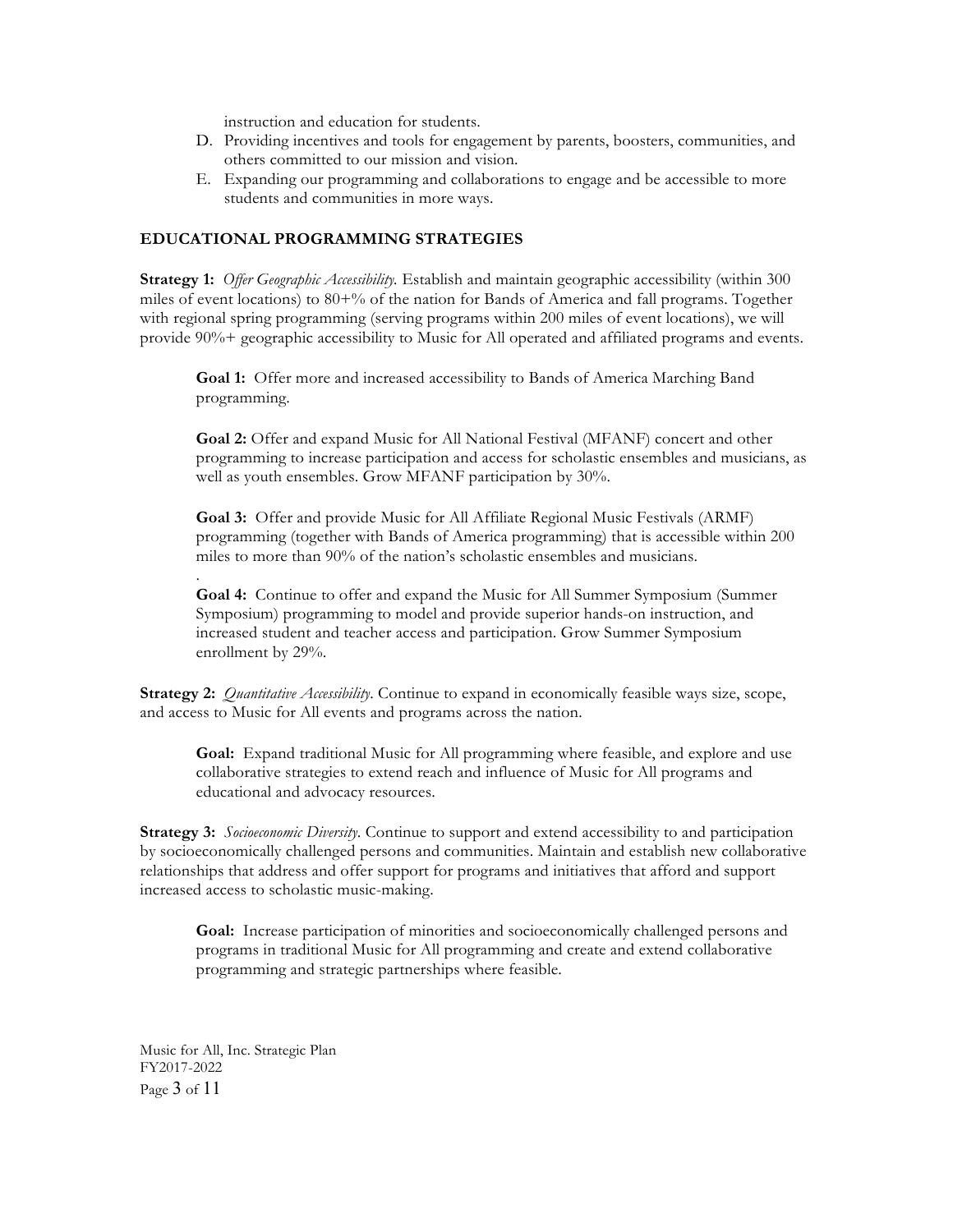**Strategy 4:** Expand Music for All programming into Choral performance.

**Goal:** Commit and launch programming in support of scholastic choral music education.

**Strategy 5:** Maintain a high, standard-setting level of programming.

**Goal 1:** Be highly visible, contemporary, collaborative, and cutting edge in support of scholastic music education programming, teacher training, and music education advocacy and support.

**Goal 2:** Pursue and implement educational, advocacy, and marketing strategies to expand the program offerings and attendance at Bands of America Grand Nationals.

**Goal 3:** Present a Bands of America Honor Band in the 2021 Tournament of Roses® Parade. Research and prepare to pursue other strategic programming and relationships that leverage mission and vision.

**Goal 4:** Develop and implement a model for an International Choral Festival event in Indianapolis (if funded in part, supported by, and in financial leadership collaboration(s) with Visit Indy and/or others).

## **EDUCATIONAL PROGRAMMING ASSESSMENT (PERFORMANCE METRICS)**

#### **By the end of FY22, MFA will:**

- A. Have Bands of America programming (geographically) accessible (within 300 miles of event locations) to  $80^{+9}$  of the nation and together with regional spring affiliate programming geographically accessible (within 200 miles of event locations) to 90%+ of the nation.
- B. Have increased quantitative accessibility to Music for All programs offered across the nation by increasing programming from 27 to 39 annual events (44%), and grown the size and scale of our programs/events.
- C. Have increased accessibility to and participation by socioeconomically challenged persons and communities, and maintained and established new collaborations that support increased access to scholastic music making.
- D. Have expanded Music for All programming into choral performance.
- E. Have maintained Music for All's standard setting position regarding its programming.

## **FALL PROGRAMMING**

#### **By the end of FY22, Music for All, through its Bands of America program will:**

- Expand Regional Events from 18 to maximum under current structure of 22.
- Expand the capacity and scope of existing events.
- Continue commitment to Indianapolis Marching Band Tournament and Tournament of Roses Parade.
- Explore and create (as feasible) new specialty or affiliate events.
- Explore and implement (as feasible) new programs focused on underserved communities.

Music for All, Inc. Strategic Plan FY2017-2022 Page 4 of 11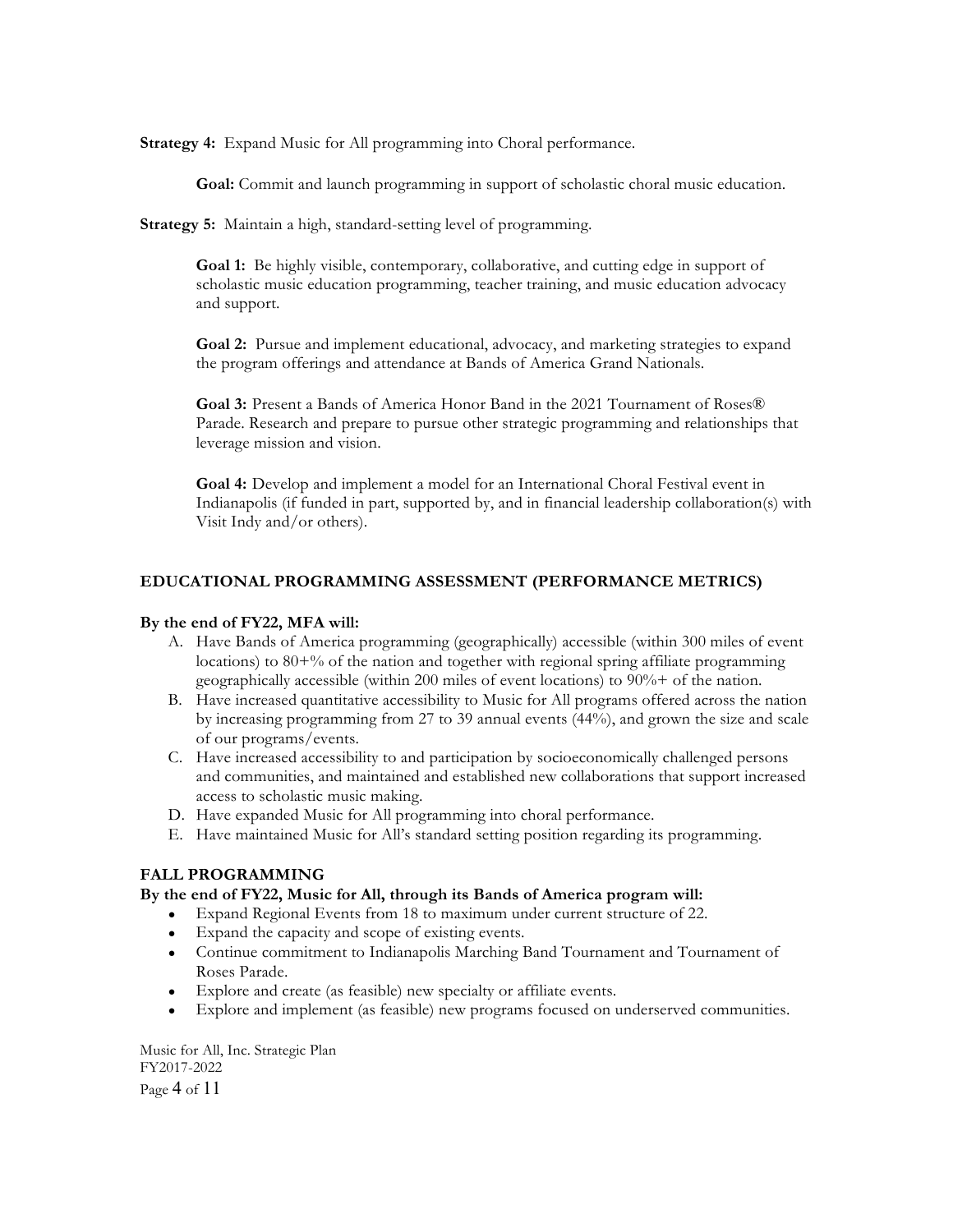## **SPRING PROGRAMMING**

**By the end of FY22**, Music for All, through its Music for All National Festival and other spring programming will:

- Continue to maintain, operate, and expand the Music for All National Festival (MFANF), including the National Concert Band Festival (NCBF), Middle School National Music Festival (MSNMF), Sandy Feldstein National Percussion Festival (SFNPF), Orchestra America National Festival (OANF), Chamber Music National Festival (CMNF), and its Honors programs for Concert Band (HBOA), Orchestra (HOOA) and Jazz (JBOA).
- Maintain and sustain NCBF at a 16 ensemble "featured" capacity and the "invited" ensemble at a minimum of 8 annual ensembles, MSNMF at a minimum of 6 annual ensembles, maintain the SFNPF at a minimum of 12 annual ensembles, created, and implemented a strategy to grow and continue the OANF to a minimum of 6 annual ensembles, continue to build out and define the CMNF (winds, string, choral).
- Establish a choral music event (with a minimum of 400 annual participants).
- Grow the Director's Academy at MFANF to 24+ paid participants.
- Grow MFANF participation by 30% participant growth to 2600+ students.
- Explore collaboration to produce a National Jazz Festival (or affiliation with JEN's JENerations Festival or Jazz at Lincoln Center).
- Expand regional festival commitment to 18 events.
- Fundraise sufficiently to reduce honor ensemble tuition to a price point \$100 below MFANF ensemble package tuition (without penalizing ensembles) by end of plan (Maximum \$20K commitment).

## **SUMMER PROGRAMMING**

**By the end of FY22**, Music for All, through its Music for All Summer Symposium, will:

- Grow Summer Symposium camp by average 5% annual growth rate based on 2015 student enrollment) by summer 2021 – Total enrollment of 1800+ students and teachers.
- Expand curriculum through addition of director-student leadership programming.
- Implement (as appropriate) choral, technology, guitar, laboratory band(s), Indiana track band, and United Sound programming.
- Maintain and strengthen organization's commitment to and instruction on ethics and professionalism. Expand to include health and safety issues.
- Integrate (as feasible) Summer Symposium into fabric of Ball State University and Muncie Community.

# **AWARENESS AND ADVOCACY**

**Strategic End:** Achievement of our ultimate mission means global recognition and acceptance of the concept and principles of "music for all."

Music for All's ongoing strategic focus will help create an environment in America where its communities recognize, support, and embrace the value of and commitment to scholastic music education and access to it. We will create new methods for message delivery, and increasing and empowering active engagement and leadership in local/grassroots advocacy for school music (and

Music for All, Inc. Strategic Plan FY2017-2022 Page 5 of 11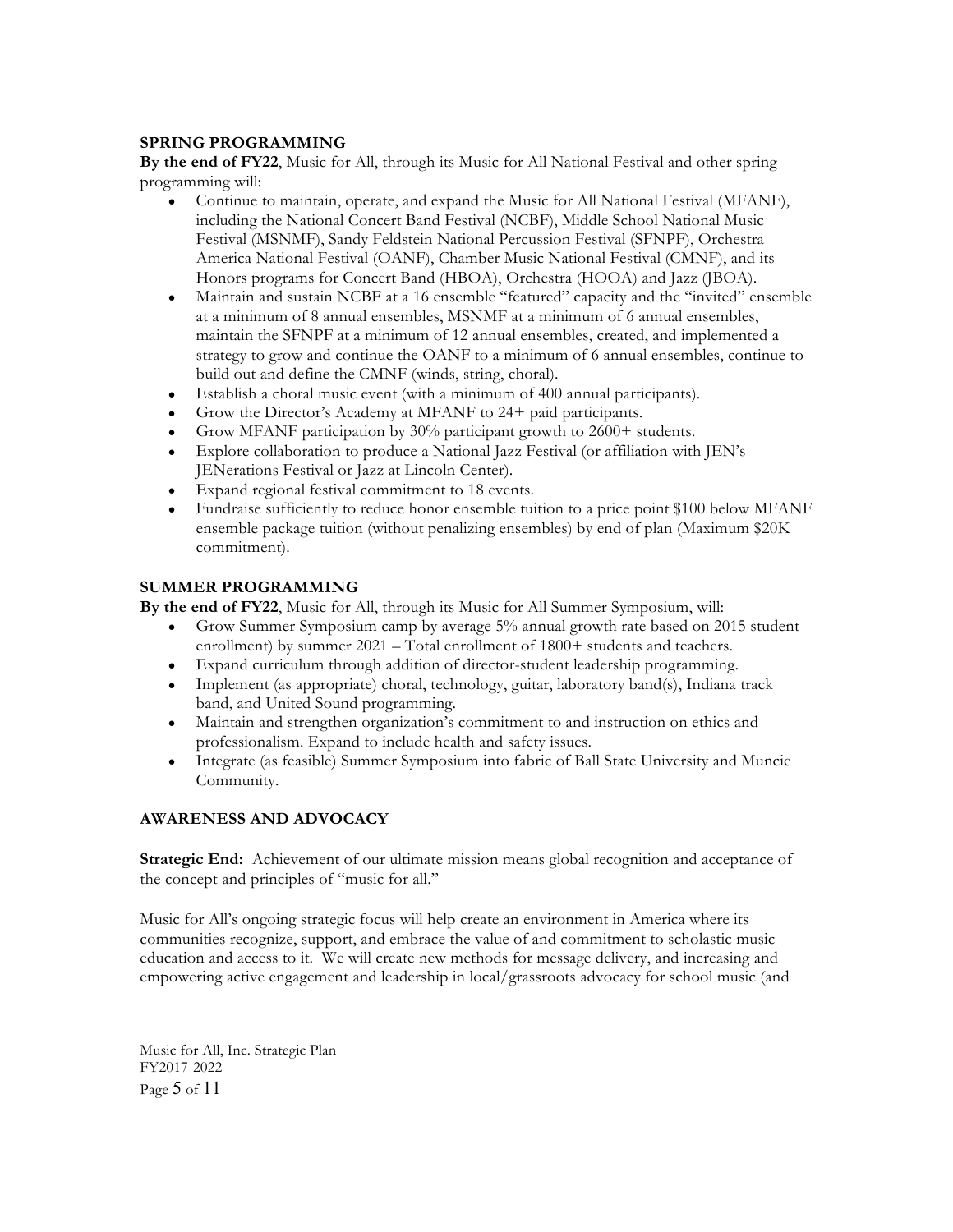music-making) that leverage real and perceived leadership position in the field. We will focus our energies and resources on:

- A. Becoming a clearinghouse for the best and most successful practices that deliver advocacy models and results to those we serve and in the general scholastic marketplace.
- B. Being active, collaborative with others, and a leader in scholastic music education advocacy, leading by example to model/demonstrate advocacy in action.
- C. Making advocacy messaging and content part of every aspect of our programming and our promotion of our programming as models for the benefits and the "why" of music and arts education.

## **AWARENESS AND ADVOCACY STRATEGIES**

**Strategy 1:** Become an informative, collaborative clearinghouse for advocacy information, news, strategies, and tools.

**Goal 1:** Develop plans and implement strategies to position Music for All as a collaborative resource and clearinghouse for advocacy tools and resources.

**Goal 2:** Modify Music for All website to create and populate a vibrant area for advocacy resources.

**Goal 3:** Be a lead participant in growing and expanding the "Be Part of..." programs and Coalition.

**Goal 4:** Solicit and participate in collaborations of programs and projects led by others that advance Music for All's organizational mission and vision.

**Strategy 2:** Be an active part of the national advocacy community, using and providing access and service to our national community of parents, teachers, administrators, and students to inspire awareness and promote activity and action.

**Goal 1:** Establish an active involvement in and engagement with national and state music education associations to inspire advocacy and promote Music for All programs.

**Goal 2:** Establish an interactive website dedicated to educational resources.

**Goal 3:** Be a resource/destination/clearinghouse for participant sharing of educational tools, best practices, and successes.

**Goal 4:** Be intentional and active in providing (unilaterally and collaboratively) individual education, professional development, and outreach/grant programs to mentor teachers and programs, as needed and feasible.

**Goal 5:** Seek additional collaborations with other organizations that support our core values, with an emphasis on diversity.

Music for All, Inc. Strategic Plan FY2017-2022 Page 6 of 11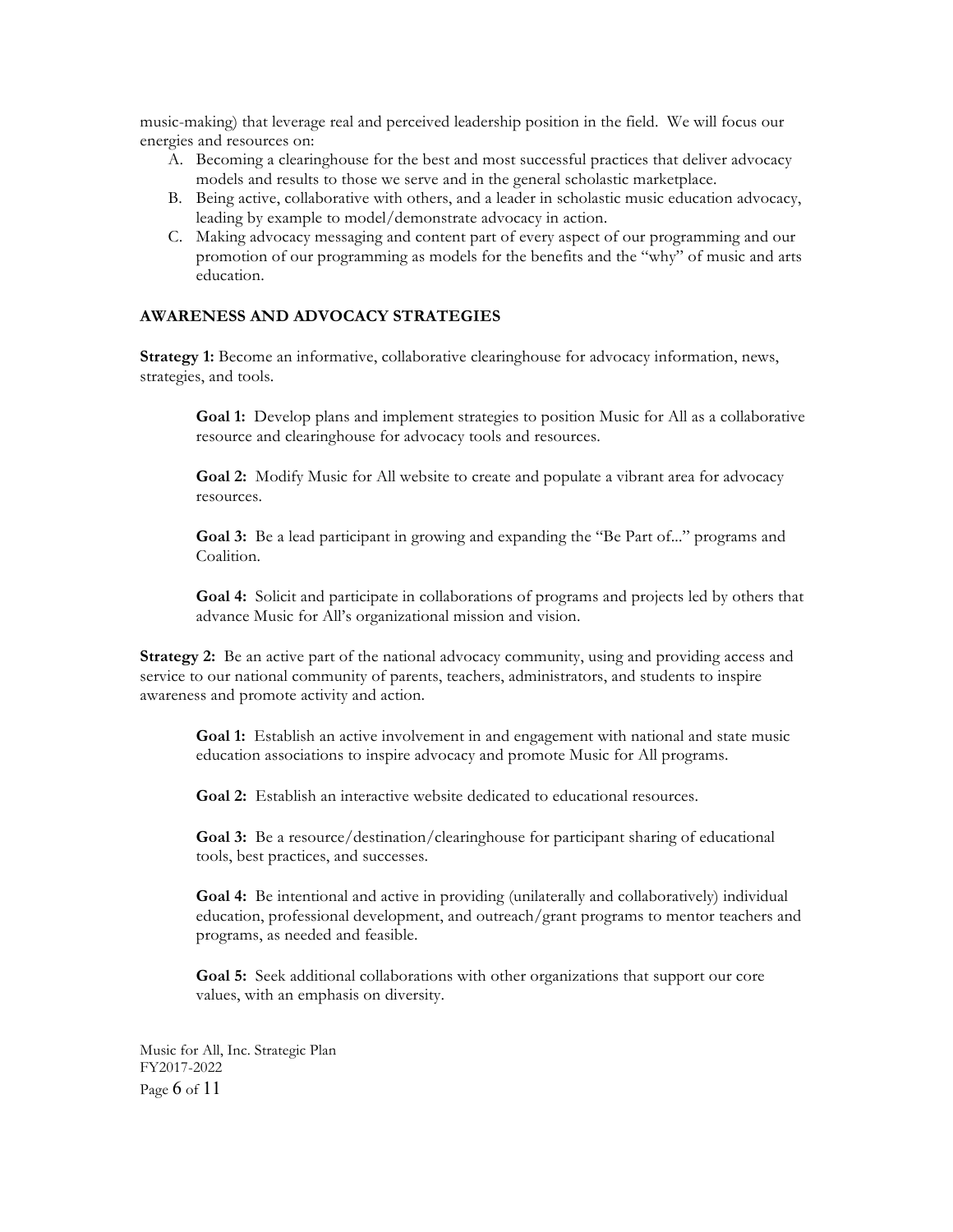**Strategy 3:** Commit to and include advocacy content in all Music for All communications and methods of engagement (in programs, events, and significant external communications).

**Goal 1:** Include advocacy message in all organizational program development and communications.

**Goal 2:** Include advocacy message in all organizational corporate and individual sales and solicitations.

**Goal 3:** Develop and implement a "market/educate match" strategy for allocation of marketing and participant relations/engagement resources (as detailed in the programmatic section of this plan).

**Goal 4:** Provide intentional programming and messaging in Music for All programs and events supportive of organizational commitments to access (including United Sound, CITSA, Be Part of the Music, and access/diversity initiatives).

**Strategy 4:** Provide recognition to successful teachers, boosters, and advocates (as an awareness/advocacy tool).

**Goal 1:** Elevate the stature of all of Music for All's national recognition programs for teachers, boosters, and advocates (including national parent/booster awards and Bands of America Hall of Fame).

**Goal 2:** Develop annual "prize or award" for creativity and innovation in "advocacy at work" efforts in the scholastic music and arts community.

**Strategy 5:** Market and promote our programs and events as models for the benefits, and the "why" of music and arts education.

**Goal 1:** Increase advocacy messaging in print and digital communications.

**Goal 2:** Make advocacy messaging a core commitment of plans for community and artistic engagement.

**Strategy 6:** Demonstrate and model advocacy in action by continuing our own educational and advocacy engagement with Indianapolis Public Schools, and other underserved schools and communities.

**Goal 1:** Continue engagement and presentation of the Indianapolis Marching Band Tournament.

Music for All, Inc. Strategic Plan FY2017-2022 Page 7 of 11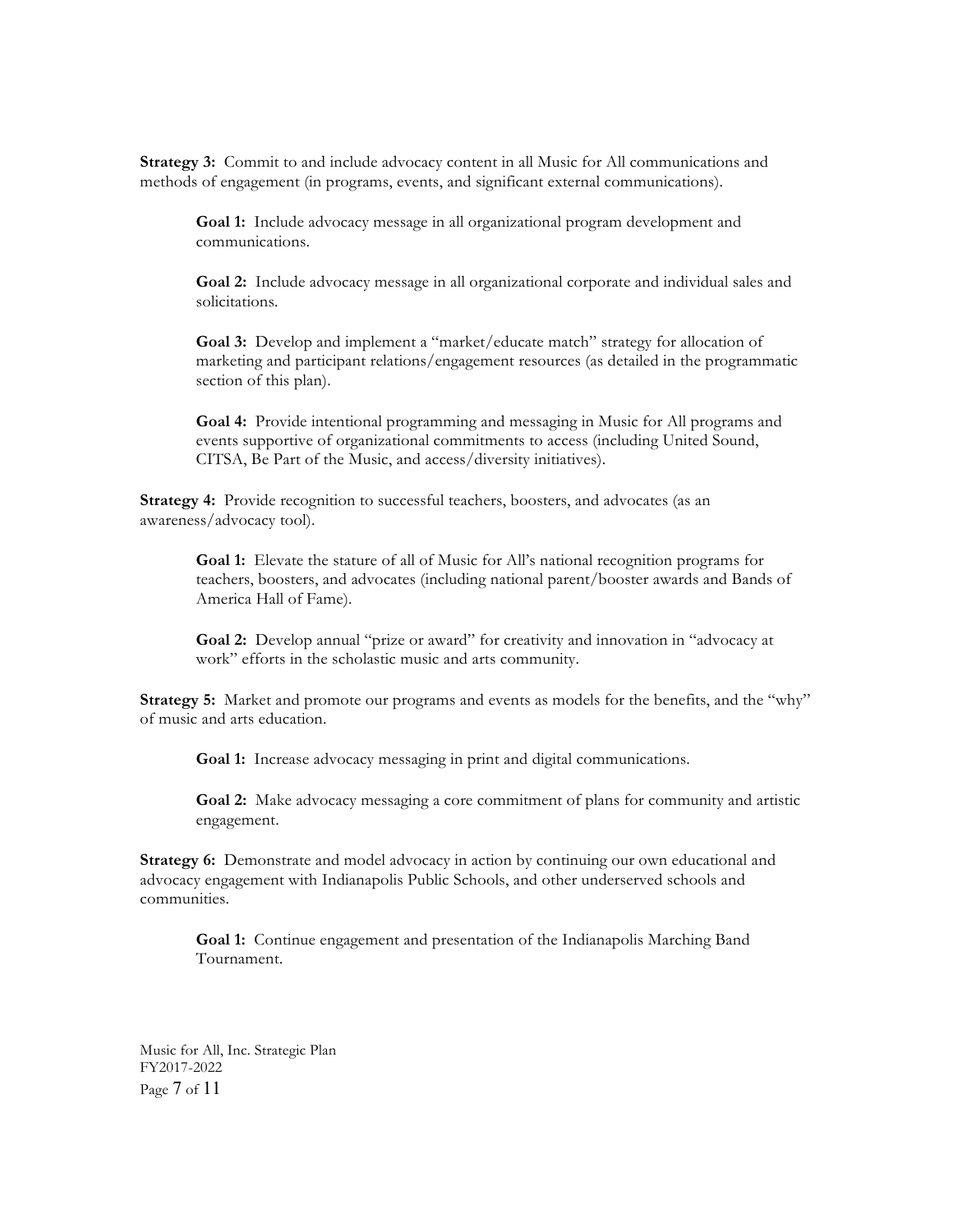**Goal 2:** Provide increased access to leadership development and active music making through the Summer Symposium by providing scholarships to more IPS and other students from underserved schools and communities needing support annually. Increase minimum commitment by 5% annually.

**Goal 3:** Develop and implement, with IPS, models that improve and elevate spring curriculum.

**Goal 4:** Participate in community-wide efforts to support and recognize successful IPS access models. Export successes district-wide and beyond.

**Goal 5:** Advance collaborations with CITSA.

**Goal 6:** Advance collaborations with McAllen, TX.

**Goal 7:** Participate with United Sound to provide learning and musical performance experiences for students with special needs.

**Goal 8:** Create professional development strategy, beyond IPS, to other I-65 corridor urban school music programs.

#### **ADVOCACY AND AWARENESS ASSESSMENT (PERFORMANCE METRICS)**

**By the end of FY22**, Music for All will be an active participant in advocacy for music and arts education by:

- A. Having become an informative clearinghouse for advocacy information, news, and tools (collaborative).
- B. Having launched a web-based clearinghouse for music and arts education advocacy, with information, tools, news, and resources accessible at no cost to all.
- C. Having been an active member of the national advocacy community.
- D. Having leveraged our access and service to our national community of parents, teachers, and students to inspire awareness and promote activity and action.
- E. Having provided recognition to successful teachers, boosters, and advocates (as an awareness/advocacy tool).
- F. Having marketed and promoted our programs and events as models for the benefits and the "why" of music and arts education.
- G. Having demonstrated and modeled "advocacy in action" by continuing our own educational and advocacy engagement with Indianapolis Public Schools and beyond.

## **IPS, URBAN AND OTHER UNDERSERVED COMMUNITIES ASSESSMENT (PERFORMANCE METRICS)**

**By the end of FY22**, Music for All will refine its IPS model and export it to other urban areas served by Music for All by:

- A. Continuing its engagement and presentation of the IMBT.
- B. Providing hands-on professional and student development through the Summer Symposium

Music for All, Inc. Strategic Plan FY2017-2022 Page 8 of 11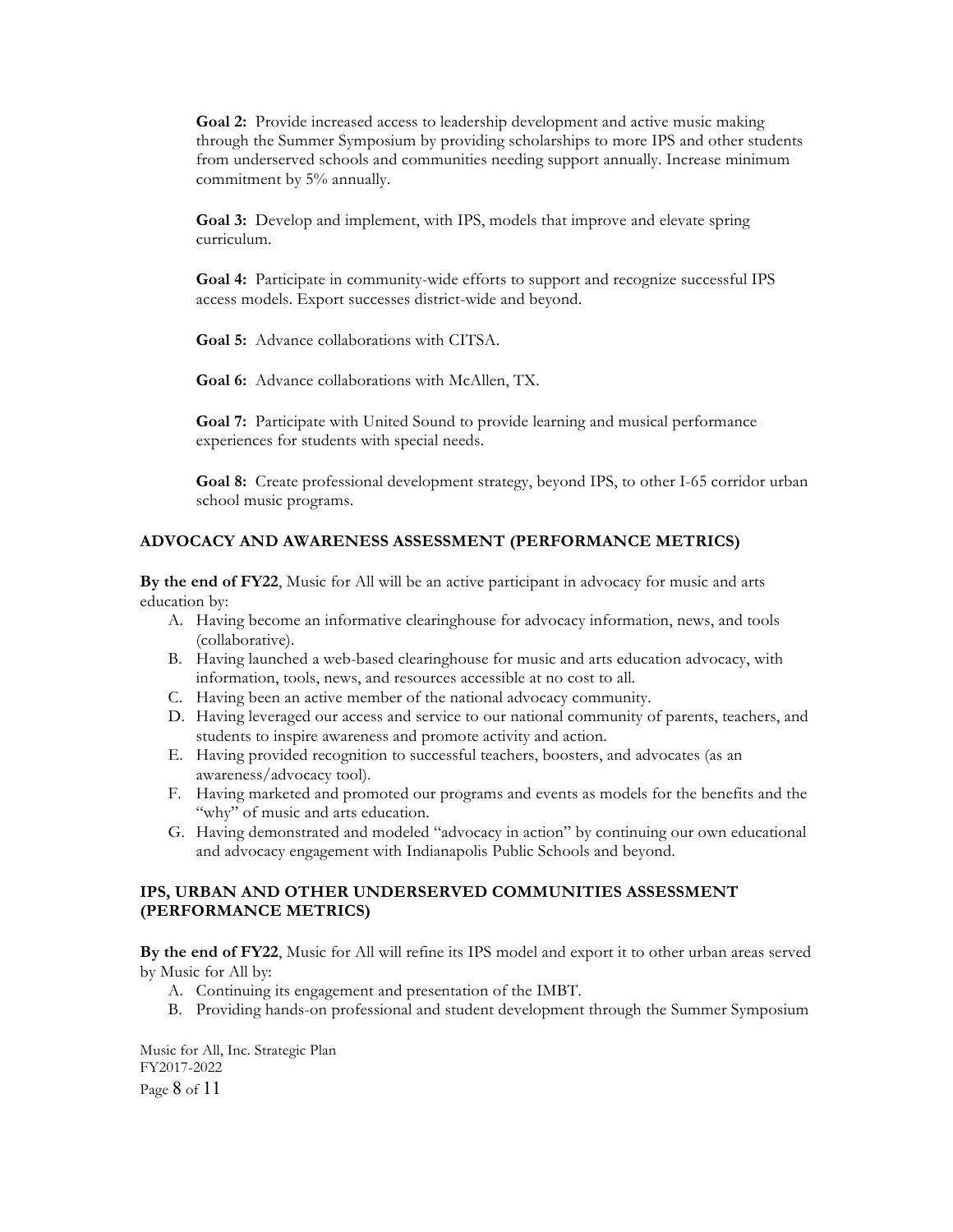and beyond.

- C. Developing and implementing, with IPS, models that improve and elevate its spring curriculum.
- D. Actively participating in community wide efforts to support and recognize IPS success models and export them district-wide and beyond.
- E. Preparing a formal assessment and summary of findings/achievements of IPS programming initiatives.

## **INSTITUTIONAL GROWTH AND DEVELOPMENT**

**Strategic End:** Music for All will put and have the resources, and organizational culture and capacity necessary to deliver on its mission and strategic objectives. Music for All will build and maintain the financial wherewithal to operate its strategic plan and meet its fiscal obligations. Music for All will create and begin to execute a plan to ensure the organization's long-term viability and sustainability as an institution. We will focus on actions that start the process of advancing from organizational to institutional status including:

- Consistently achieving positive operating results.
- Defining, establishing, and maintaining adequate fiscal reserves.
- Growing MFA's advancement activities/successes (sponsorship/development).
- Preparing for and launch of a multi-year development/advancement campaign.

#### **INSTITUTIONAL GROWTH AND DEVELOPMENT STRATEGIES**

#### **Strategy 1: Establish goals/needs for Music for All fiscal transition from organization to institution.**

**Goal 1:** Establish and build and operating reserve of \$1.75M.

**Goal 2:** Establish and implement a robust advancement program and strategy, integrating sponsorship and development channels, and putting in place the structures necessary to achieve outlined goals.

**Strategy 2:** Put in place a plan for governance that supports and assures input and oversight of program content and delivery, supports the institutional advancement necessary to advance our mission, vision, and strategies, and embraces and actualizes Music for All's core values.

**Goal 1:** Establish organizational diversity objectives that ensure/support fulfillment of the mission, vision, and core values.

**Goal 2:** Create a plan to provide resources to sustain a qualified educational leadership team to guide and help fulfill Music for All's programmatic objectives.

**Strategy 3:** Provide for selection, compensation/benefits, training and support for staff, contracted educators, and others consistent with core values and the operating environment.

Music for All, Inc. Strategic Plan FY2017-2022 Page 9 of 11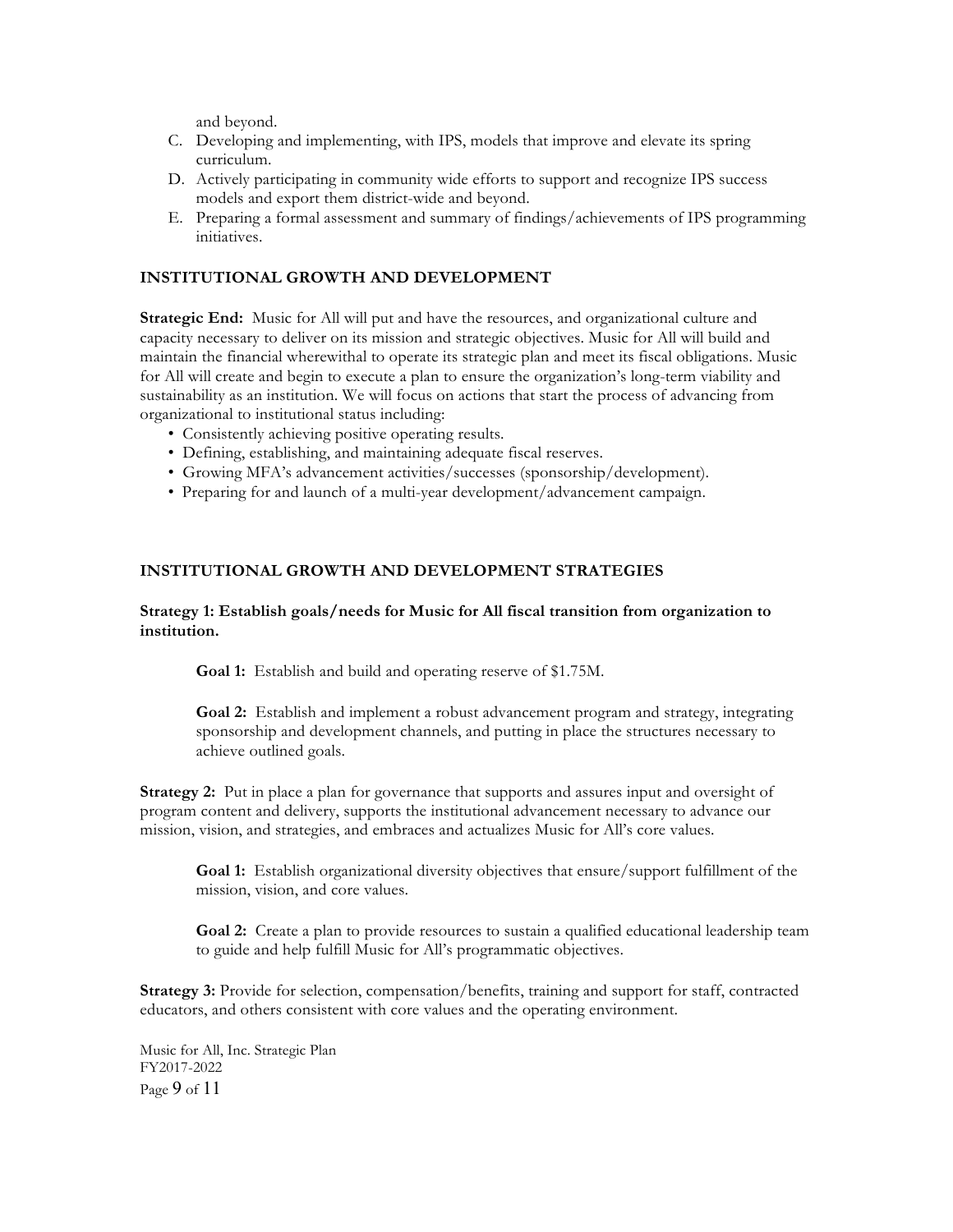**Goal 1:** Staff (including hiring, developing, and ongoing training) as necessary to maintain and advance "people" core value and the needs and strategic plan of the organization.

**Goal 2:** Provide sufficient institutional resource support (technology, technology training, and other resources) to ensure operational success and supportive of our mission, vision, and values.

**Strategy 4:** Address current and establish long-term (post FY22) needs for office/warehouse space including re-assessing alternatives to retaining current office space.

**Goal 1:** Address capital improvements and other needed updates to current facilities. Address/administer needs considering and in context with long-term (post FY22) for office/warehouse space facility needs and plans.

**Goal 2:** Analyze and establish long-term (post FY22) needs for office/warehouse space and re-assess alternatives to retaining current office space.

**Strategy 5:** Create a Vision 2020 Fund (annual campaign) with \$5M goal for Music for All Foundation by end of FY22.

**Goal:** Lay groundwork and create plan for development and execution of a capital campaign.

## **INSTITUTIONAL GROWTH AND DEVELOPMENT ASSESSMENT (PERFORMANCE METRICS)**

**By the end of FY22**, Music for All will

- A. Have in place and execute a plan for Music for All's fiscal transition from organization to institution, including operations and fiscal results that forward and assure long-term stability.
- B. Have in place a plan of governance that supports and assures input on an organizational and program delivery that serves a diverse spectrum of potential constituencies and is reflective of mission, vision, and core values.
- C. Have compensation, benefits, training, systems, and support in place (for its staff, educational team and staff, volunteers, and others helping to deliver on our strategic aims) consistent with core values and the operating environment.
- D. Create a plan and account for Music for All's long-term office and warehouse needs post FY23.
- E. Have in place a plan for and launch a Music for All capital campaign for endowment and other purposes.

Music for All, Inc. Strategic Plan FY2017-2022 Page 10 of 11